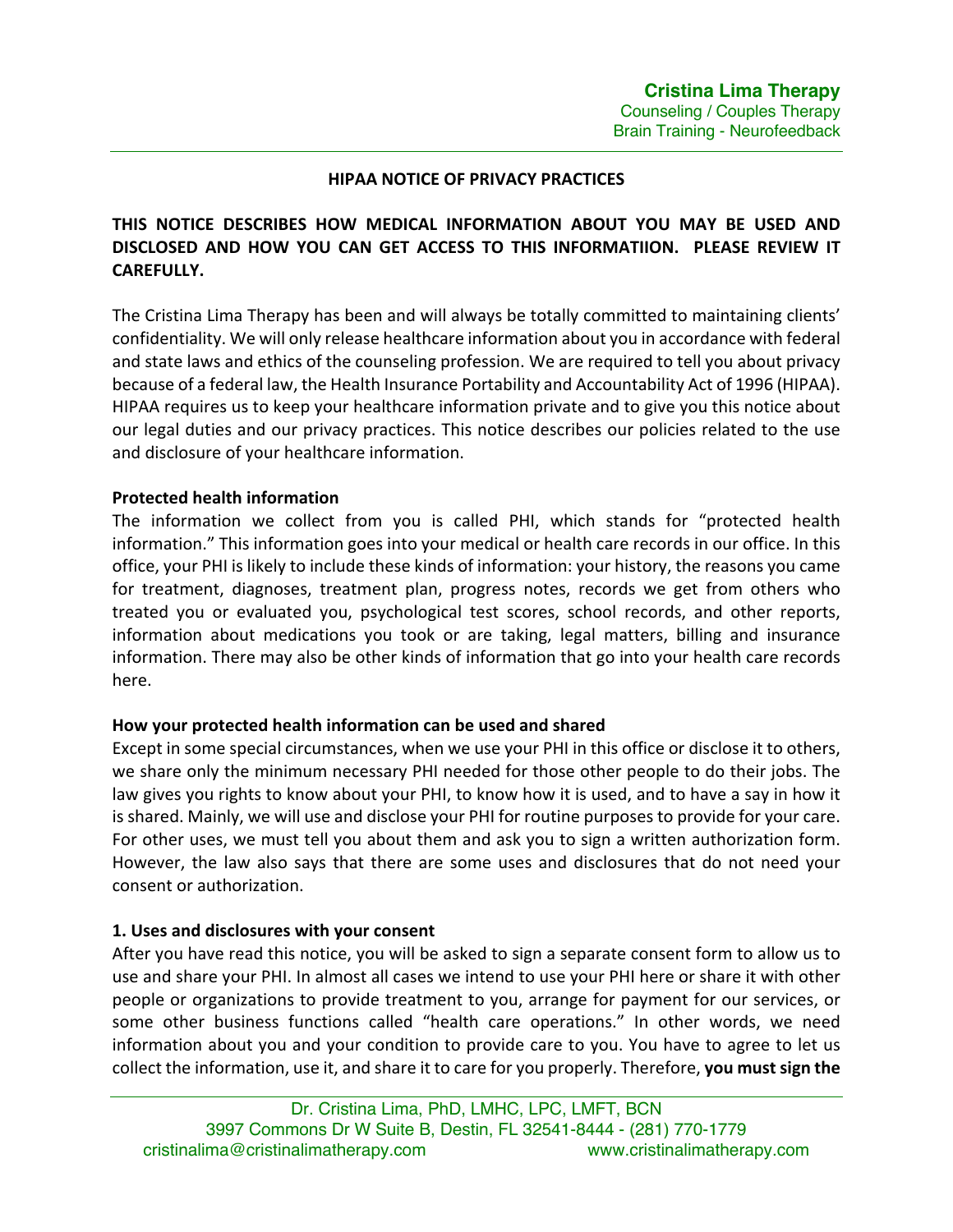# **consent form before we begin to treat you. If you do not agree and consent we cannot treat you**.

**a. The basic uses and disclosure:** For treatment, payment, and health care operations.

For treatment. We use your medical information to provide you with psychological treatments or services. These might include individual, family, or group therapy; psychological, educational, or vocational testing; treatment planning; or measuring the benefits of our services. We may share your PHI with others who provide treatment to you. We are likely to share your information with your personal physician. If you are being treated by a team, we can share some of your PHI with the team members, so that the services you receive will work best together. We may refer you to other professionals or consultants for services we cannot provide. When we do this, we need to tell them things about you and your conditions. We will get back their findings and opinions, and those will go into your records here. If you receive treatment in the future from other professionals, we can also share your PHI with them. These are some examples so that you can see how we use and disclose your PHI for treatment.

For payment. We may use your information to bill you, your insurance, or others, so we can be paid for the treatments we provide to you. We may contact your insurance company to find out exactly what your insurance covers. We may have to tell them about your diagnoses, what treatments you have received, and the changes we expect in your conditions. We will need to tell them about when we met, your progress, and other similar things. You have a right to restrict any disclosure of personal health information where you have paid for services out-of-pocket and in full.

For health care operations. We may use your PHI to see where we can make improvements in the care and services we provide. We may be required to supply some information to some government health agencies, so they can study disorders and treatment and make plans for services that are needed. If we do, your name and personal information will be removed from what we send.

# **b. Other uses and disclosures in health care**

Appointment reminders. We may use and disclose your PHI to reschedule or remind you of appointments for treatment or other care. You have the right to request how we contact you.

Treatment alternatives. We may use and disclose your PHI to tell you about or recommend possible treatments or alternatives that may be of help to you.

Other benefits and services. We may use and disclose your PHI to tell you about health-related benefits or services that may be of interest to you.

Research. We may use or share your PHI to do research to improve treatments. In all cases, your name, address, and other personal information will be removed from the information given to researchers. If they need to know who you are, we will discuss the research project with you, and we will not send any information unless you sign a special authorization form.

Business associates. We hire other businesses to do some jobs for us. In the law, they are called our "business associates." Examples include a copy service to make copies of your health records,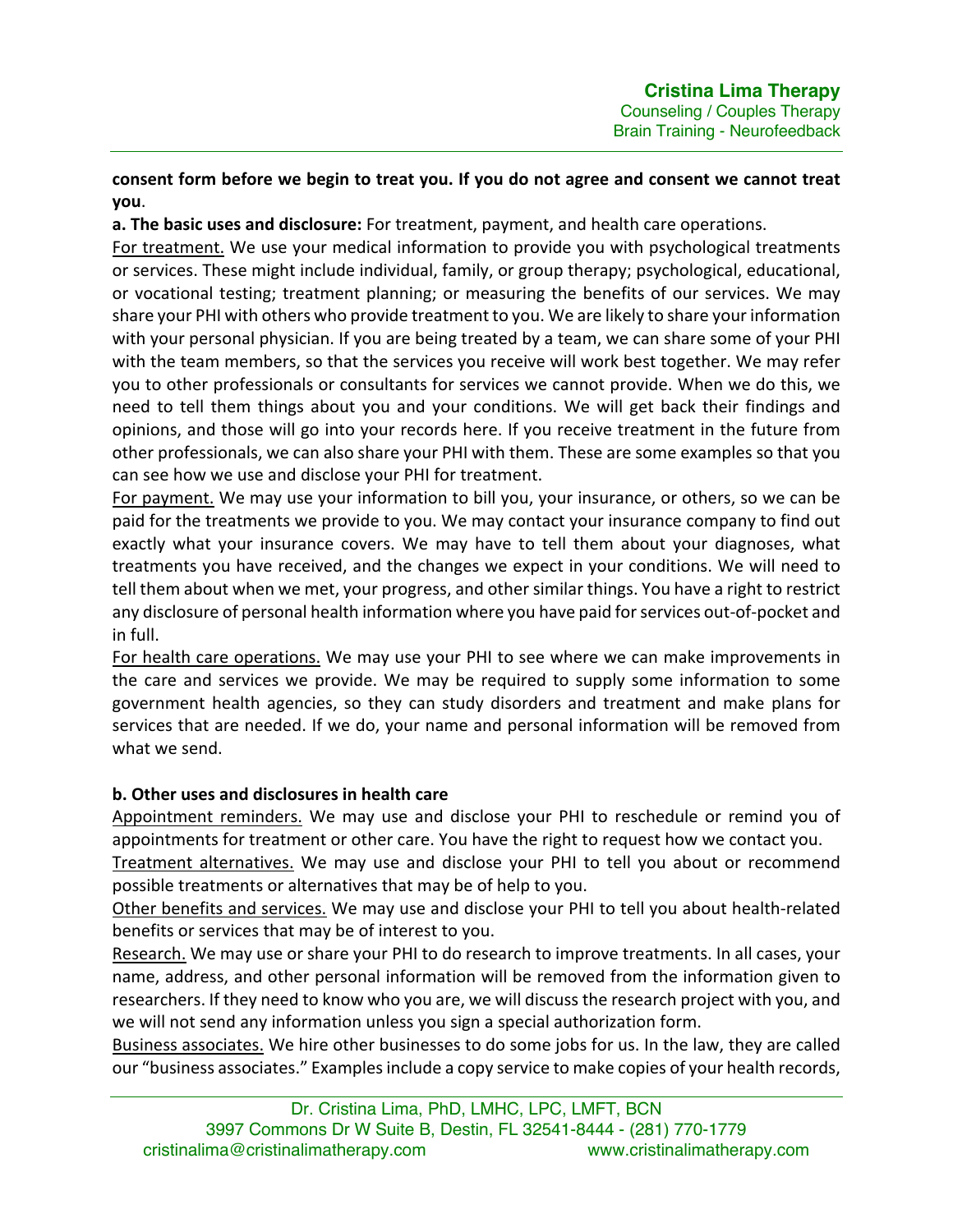and a billing service to figure out, print, and mail our bills. These business associates need to receive some of your PHI to do their jobs properly. To protect your privacy, they have agreed in their contract with us to safeguard your information.

## **2. Uses and disclosures that require your authorization**

If we want to use your information for any purpose besides those described above, we need your permission on an authorization form. We do not expect to need this very often. If you do allow us to use or disclose your PHI, you can cancel that permission in writing at any time. We would then stop using or disclosing your information for that purpose. Of course, we cannot take back any information we have already disclosed or used with your permission.

# **3. Uses and disclosures that do not require your consent or authorization**

The law lets us use and disclose some of your PHI without your consent or authorization in some cases. Here are some examples of when we might do this.

# **a. When required by law**

There are some federal, state, or local laws that require us to disclose PHI. Examples of disclosure required by law: We have to report suspected child abuse. Also, if you are involved in a lawsuit or legal proceeding, and we receive a subpoena, discovery request, or other lawful process, we may have to release some of your PHI. We will only do so after trying to tell you about the request, consulting your lawyer, or trying to get a court order to protect the information they requested. Another example: We have to disclose some information to the government agencies that check on us to see that we are obeying the privacy laws.

## **b. For law enforcement purposes**

We may release medical information if asked to do so by a law enforcement official to investigate a crime or criminal.

## **c. For public health activities**

We may disclose some of your PHI to agencies that investigate diseases or injuries.

# **d. Relating to decedents**

We may disclose PHI to coroners, medical examiners, or funeral directors, and to organizations relating to organ, eye, or tissue donations or transplants.

## **e. For specific government functions**

We may disclose PHI of military personnel and veterans to government benefit programs relating to eligibility and enrollment. We may disclose your PHI to workers' compensation and disability programs, to correctional facilities if you are an inmate, or to other government agencies for national security reasons.